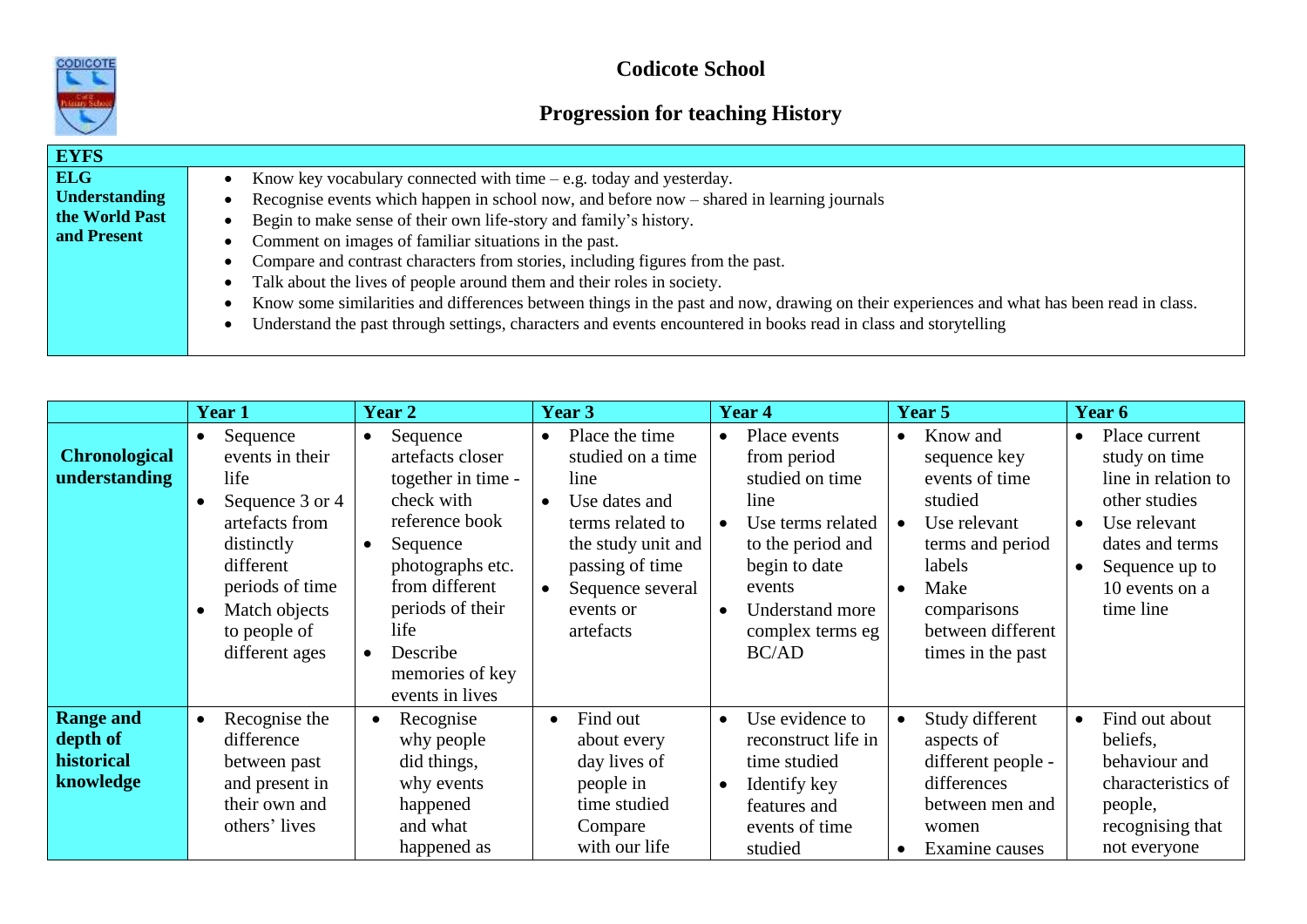|                                      | Year 1                                                                                                                                                                                                       | <b>Year 2</b>                                                                                                                                                                                                                  | Year 3                                                                                                                                                                                                                                                                                                     | Year 4                                                                                                                                                                                      | Year 5                                                                                                                                                                                                         | Year 6                                                                                                                                                                                                                                                                                                                                                                             |
|--------------------------------------|--------------------------------------------------------------------------------------------------------------------------------------------------------------------------------------------------------------|--------------------------------------------------------------------------------------------------------------------------------------------------------------------------------------------------------------------------------|------------------------------------------------------------------------------------------------------------------------------------------------------------------------------------------------------------------------------------------------------------------------------------------------------------|---------------------------------------------------------------------------------------------------------------------------------------------------------------------------------------------|----------------------------------------------------------------------------------------------------------------------------------------------------------------------------------------------------------------|------------------------------------------------------------------------------------------------------------------------------------------------------------------------------------------------------------------------------------------------------------------------------------------------------------------------------------------------------------------------------------|
|                                      |                                                                                                                                                                                                              | a result<br>Identify<br>$\bullet$<br>differences<br>between<br>ways of life<br>at different<br>times                                                                                                                           | today<br>Identify<br>reasons for<br>and results<br>of people's<br>actions<br>Understand<br>why people<br>may have<br>wanted to<br>do<br>something                                                                                                                                                          | Look for links<br>$\bullet$<br>and effects in<br>time studied<br>Offer a<br>$\bullet$<br>reasonable<br>explanation for<br>some events                                                       | and results of<br>great events and<br>the impact on<br>people<br>Compare life in<br>early and late<br>'times' studied<br>Compare an<br>$\bullet$<br>aspect of lie with<br>the same aspect<br>in another period | shares the same<br>views and<br>feelings<br>Compare beliefs<br>$\bullet$<br>and behaviour<br>with another time<br>studied<br>Write another<br>$\bullet$<br>explanation of a<br>past event in<br>terms of cause<br>and effect using<br>evidence to<br>support and<br>illustrate their<br>explanation<br>Know key dates,<br>$\bullet$<br>characters and<br>events of time<br>studied |
| <b>Interpretations</b><br>of history | Use stories to<br>$\bullet$<br>encourage<br>children to<br>distinguish<br>between fact<br>and fiction<br>Compare adults<br>$\bullet$<br>talking about<br>the past $-$ how<br>reliable are their<br>memories? | Compare 2<br>$\bullet$<br>versions of a past<br>event<br>Compare pictures<br>$\bullet$<br>or photographs of<br>people or events<br>in the past<br><b>Discuss</b><br>$\bullet$<br>reliability of<br>photos/<br>accounts/stories | Identify and give<br>$\bullet$<br>reasons for<br>different ways in<br>which the past is<br>represented<br>Distinguish<br>between different<br>$sources -$<br>compare different<br>versions of the<br>same story<br>Look at<br>$\bullet$<br>representations of<br>the period $-$<br>museum,<br>cartoons etc | Look at the<br>$\bullet$<br>evidence<br>available<br>Begin to evaluate<br>$\bullet$<br>the usefulness of<br>different sources<br>Use text books<br>$\bullet$<br>and historical<br>knowledge | Compare<br>$\bullet$<br>accounts of<br>events from<br>different sources<br>- fact or fiction<br>Offer some<br>$\bullet$<br>reasons for<br>different versions<br>of events                                      | Link sources and<br>$\bullet$<br>work out how<br>conclusions were<br>arrived at<br>Consider ways of<br>checking the<br>accuracy of<br>interpretations -<br>fact or fiction and<br>opinion<br>Be aware that<br>$\bullet$<br>different<br>evidence will<br>lead to different<br>conclusions<br>Confidently use<br>$\bullet$                                                          |